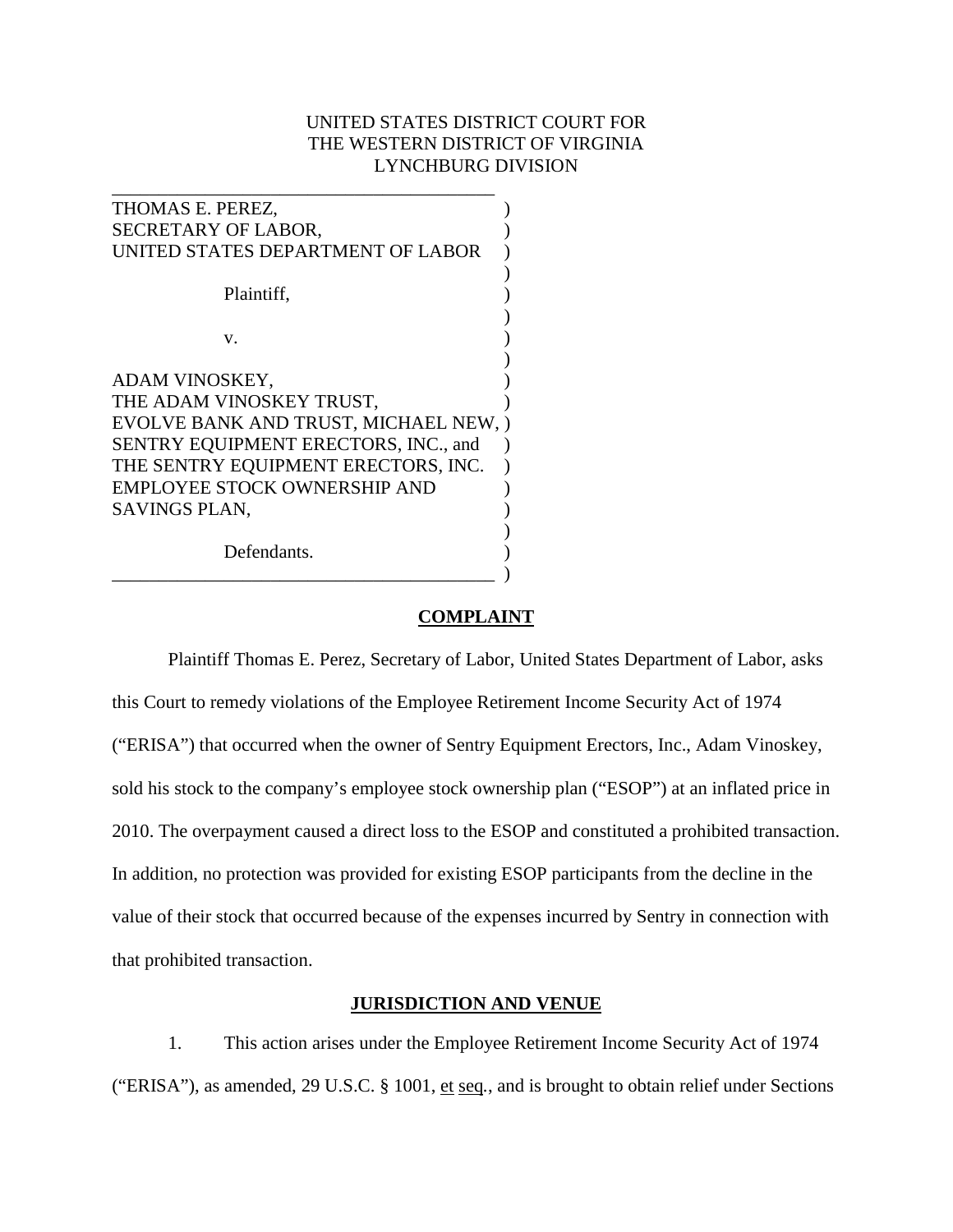409 and 502 of ERISA, 29 U.S.C. §§ 1109 and 1132, in the form of equitable remedies that will redress violations, obtain appropriate equitable relief for breaches of fiduciary duty under ERISA § 409, 29 U.S.C. § 1109, and obtain such further equitable relief as may be appropriate to enforce the provisions of Title I of ERISA.

2. This Court has subject matter jurisdiction over this action pursuant to ERISA § 502(e)(1), 29 U.S.C. § 1132(e)(1).

3. Venue with respect to this action lies in the Western District of Virginia, Lynchburg Division, pursuant to ERISA § 502(e)(2), 29 U.S.C. § 1132(e)(2).

### **PARTIES**

4. The Secretary is charged with enforcing the provisions of Title I of ERISA. ERISA Sections 502(a)(2) and (5), 29 U.S.C. §§ 1132(a)(2) and (5) vest the Secretary with the authority to bring actions to obtain remedies to redress violations of ERISA and to enforce the provisions of Title I of ERISA by, among other means, filing and prosecuting claims against persons who violate ERISA.

5. The Sentry Equipment Erectors, Inc. Employee Stock Ownership and Savings Plan ("ESOP" or "Plan") is a pension plan within the meaning of ERISA Section 3(2), 29 U.S.C. § 1002(2), and is named as a defendant in this action for the purpose of ensuring complete relief among the parties under Rule 19 of the Federal Rules of Civil Procedure.

6. The ESOP is sponsored by Sentry Equipment Erectors, Inc. ("Sentry" or "Company"), a Virginia corporation that designs and sells equipment such as conveyors and bottling machines for soft drink manufacturers. Sentry is also the named Plan Administrator of the Plan. Therefore, Sentry is a party in interest with respect to the Plan pursuant to ERISA §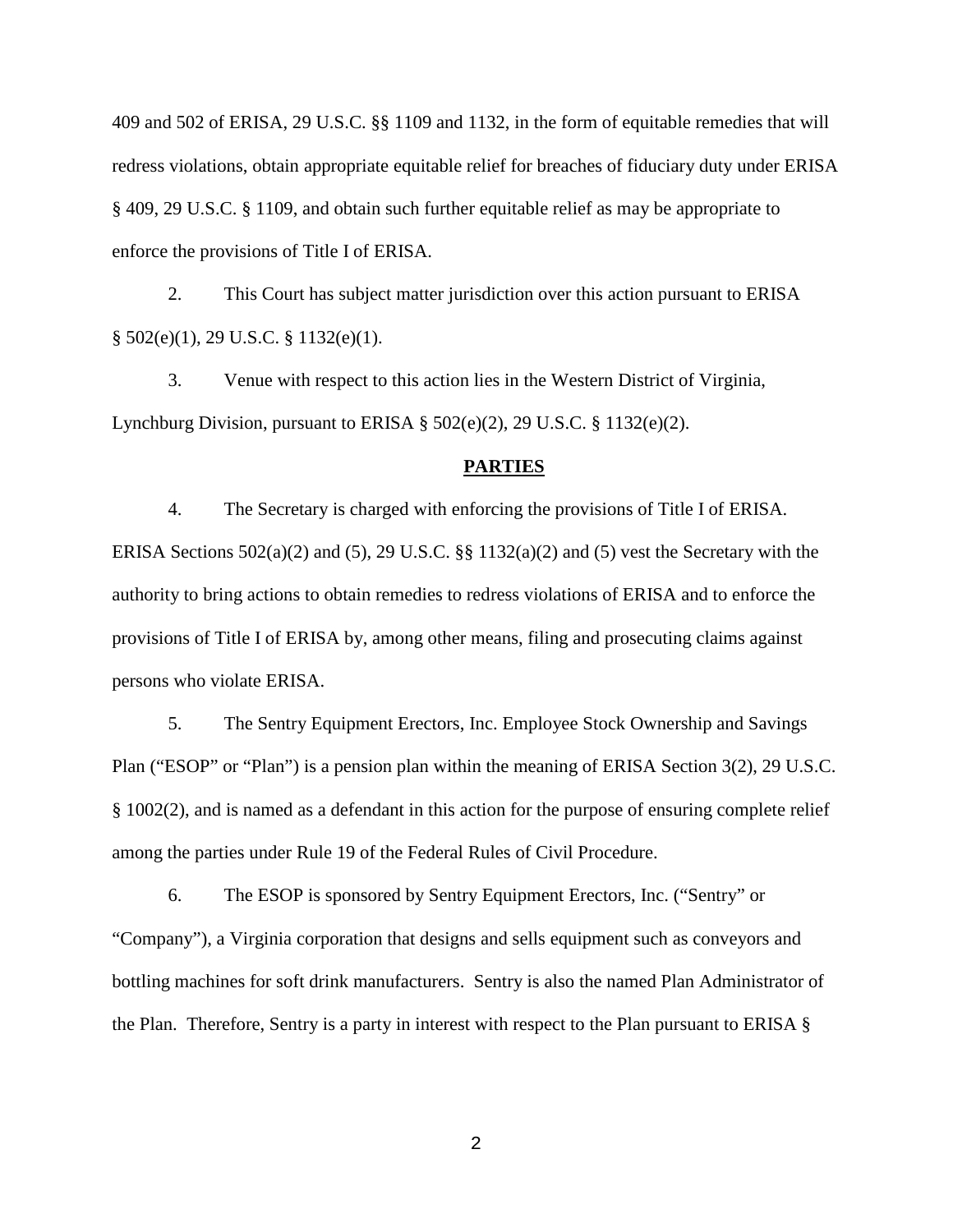$3(14)(C)$  and a fiduciary pursuant to ERISA §  $3(21)(A)$ . Sentry's principal place of business is located in Forest, Virginia.

7. At all times relevant to this lawsuit, Defendant Adam Vinoskey was a trustee to the Plan and the President of Sentry. Therefore, he is a fiduciary with respect to the Plan pursuant to ERISA Section  $3(21)(A)$  and a party in interest pursuant to ERISA Sections  $3(14)(A)$ and (H). On information and belief, the Adam Vinoskey Trust is a party in interest pursuant to ERISA § 3(14)(G), 29 U.S.C. § 1002(14)(G), because 50 percent or more of the Adam Vinoskey Trust's beneficial interest was owned directly or indirectly by Adam Vinoskey, who is himself a party in interest pursuant to ERISA §§ 3(14)(A) and (H). Until December 2010, Adam Vinoskey, either personally or through the Adam Vinoskey Trust, owned more than 50% of Sentry. Upon information and belief, Adam Vinoskey was the trustee of the Adam Vinoskey Trust and exercised full control over the assets in that trust.

8. Defendant Evolve Bank and Trust was hired as an independent transaction trustee for the 2010 stock purchase, and as such is a named trustee to the Plan. Therefore, it was a fiduciary with respect to the Plan pursuant to ERISA Section 3(21)(A). Defendant Michael New, a lawyer employed by Evolve Bank and Trust, performed the duties of the independent transaction trustee and as such was a fiduciary with respect to the plan pursuant to ERISA Section 3(21)(A). Evolve Bank and New are also parties in interest to the ESOP under ERISA Sections  $3(14)(A)$  and  $(B)$ .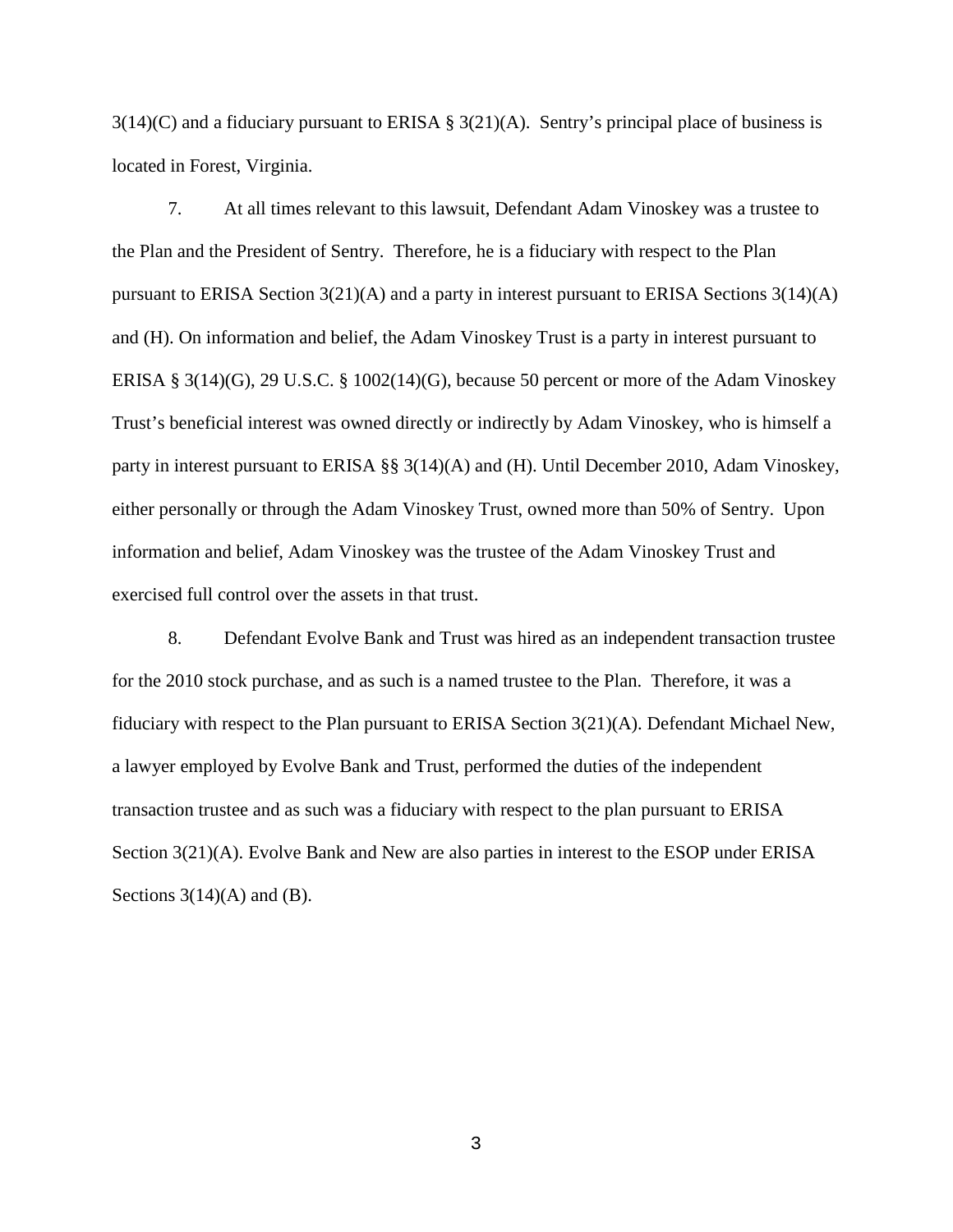## **FACTUAL ALLEGATIONS**

#### **The two-step transaction by which the ESOP bought 100% of Sentry Stock.**

Step One: The ESOP purchases 48% ownership of Sentry in 2004.

9. Sentry was founded in 1980 by Adam and Carole Vinoskey, husband and wife, who initially owned 100% of the company's stock.

10. As they approached retirement age, the Vinoskeys established the Sentry Equipment Erectors, Inc. Employee Stock Ownership and Savings Plan, which included both a 401(k) defined-contribution plan and an employee stock ownership feature. As an ESOP, the Plan was designed to invest primarily in employer stock. The ESOP allowed the Vinoskeys to liquidate their ownership interest in Sentry without finding a third-party buyer for the company.

11. In 2004, the Vinoskeys sold 48% of their stock to the ESOP at \$220 per share, for a total sale price of almost \$9 million. To purchase the stock, the ESOP paid \$1.5 million to the Vinoskeys. These funds had been contributed to the ESOP by Sentry. The ESOP then borrowed the remainder of the purchase price from Sentry. In the years that followed, Sentry made contributions to the ESOP that allowed the ESOP to repay the loan that it had received from Sentry. The ESOP's debt to Sentry was fully repaid before 2010. As the debts were repaid, shares of Sentry stock were allocated to individual participant accounts.

12. Under the terms of the ESOP, terminating employees, including retirees, were allowed to sell their shares back to the ESOP at a price approved by the ESOP fiduciaries. For publicly-traded companies, the value of their stock can be determined by the amount that buyers are willing to pay for it in an arms-length transaction. Because Sentry stock had never been publicly traded, its value had to be determined by a different method. Sentry Equipment hired an appraiser to determine the value of its stock on an annual basis after it created the ESOP. Capital Analysts, Inc. performed the analyses each year from 2007 to 2011. The share prices determined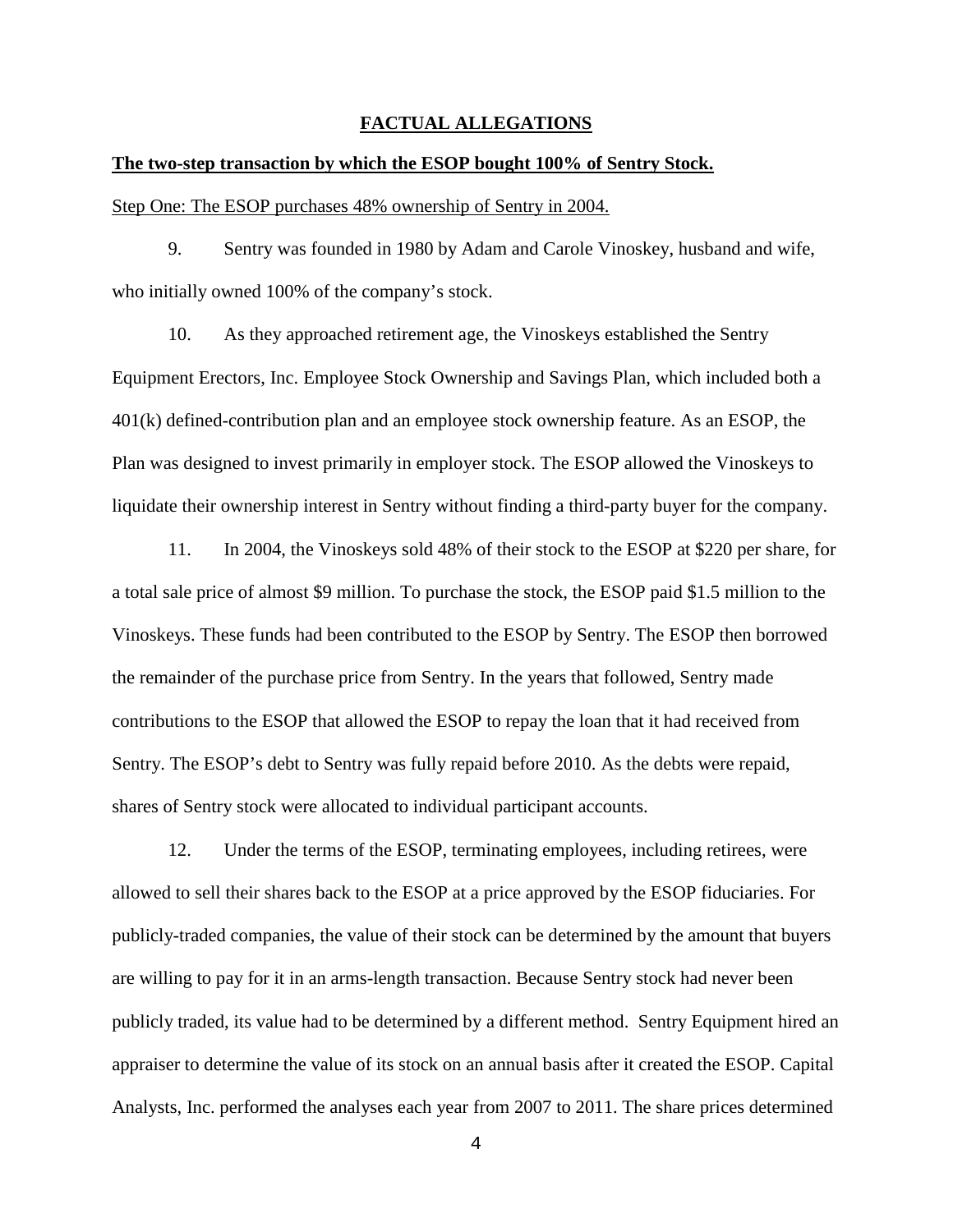by the annual appraisals used to set stock prices paid to terminating employees ranged from \$241 to \$285 per share.

### Step Two: The ESOP purchases the remaining 52% of the Sentry stock.

13. In December 2010, Adam Vinoskey and/or the Adam Vinoskey Trust, which held a 52% interest in Sentry, sold this stock to the ESOP at \$406 per share. The ESOP paid \$406 per share for 51,000 shares of Sentry Equipment stock, for a total sale price of \$20,706,000.00. This price greatly exceeded the price offered to terminating participants who had sold their shares back to the ESOP at prices ranging from \$241 to \$285 per share before December 2010. This sudden spike of more than 40% over the stock's previous peak price was based on faulty assumptions rather than an actual increase in the fair market value of the company. Immediately after the purchase of the Vinoskey stock, the price offered to participants dropped below \$285 per share.

14. The \$406 per share price paid to purchase the Vinoskey stock was based upon an appraisal by Capital Analysts that was performed in November 2010 especially for the transaction. This appraisal contained substantial errors that overstated the value of the company. The \$406 per share price was far above fair market value.

15. For multiple reasons, the Capital Analysts valuation was obviously erroneous, and the amount paid to Vinoskey by the ESOP was excessive. For example:

> a. Sentry's annual income was extremely cyclical, varying depending on when large beverage companies made capital improvements to their plants. The years 2007 to 2009 were peak years for Sentry's earnings, but the years 2004 to 2006 had been much less profitable. When projecting future earnings for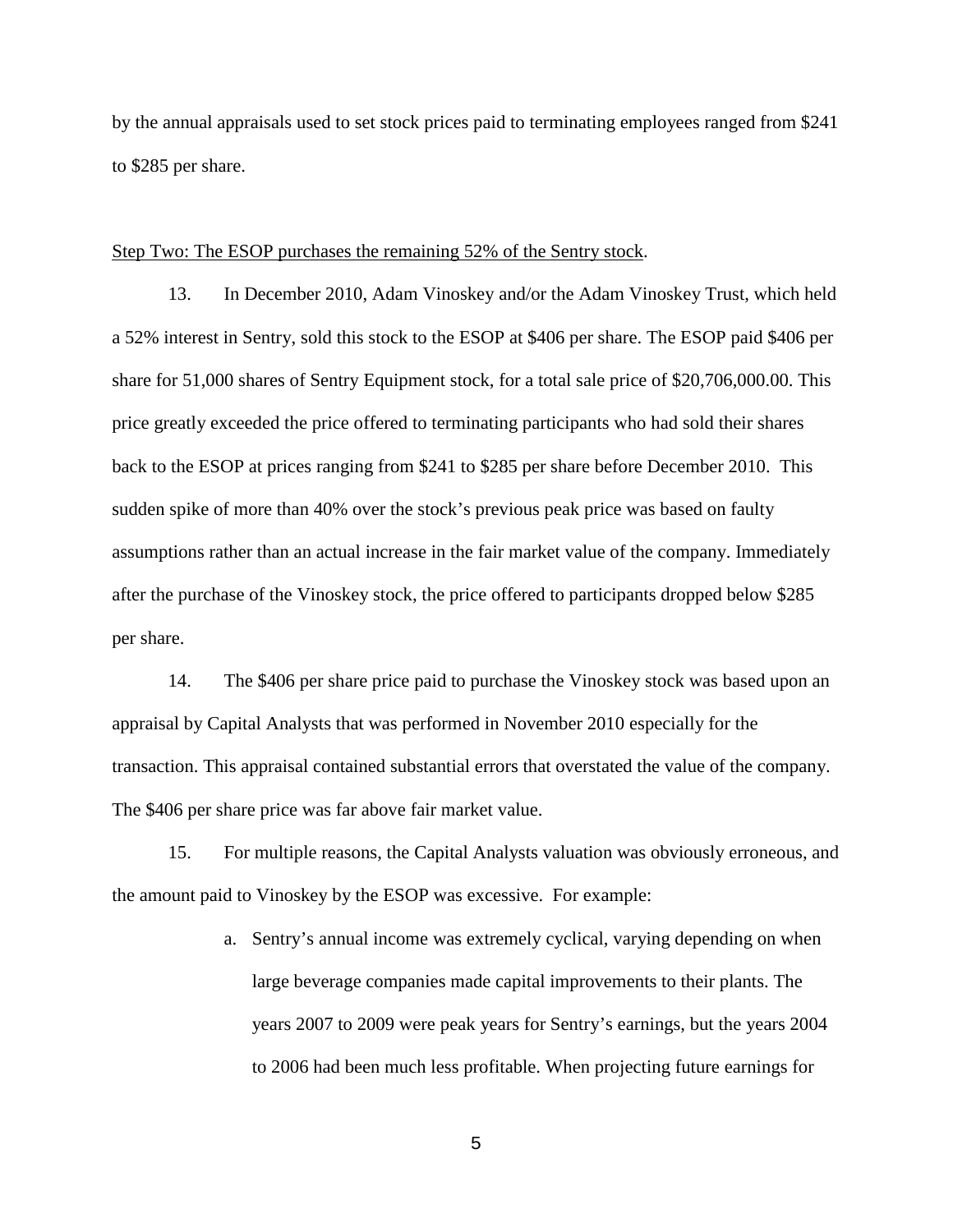the purchase of stock from Adam Vinoskey and/or the Adam Vinoskey Trust, Capital Analysts used only a three-year lookback period, which captured only the peaks of Sentry's business cycle.

b. Capital Analysts's appraisal understated the risks faced by Sentry. To appraise the stock, Capital Analysts used a "capitalization of earnings" methodology in which they attempted to predict future corporate earnings and discount them for factors such as risk to obtain the current value of those earnings. A key factor in such appraisals is the "discount rate" applied to projected future earnings; a high discount rate will result in a lower corporate value, and vice versa. In the 2009 appraisal performed for participants, Capital Analysts applied a 16.2% discount rate, and in the December 2010 appraisal performed for participants, it applied an 18% discount rate. But in the appraisal performed in November 2010 for the purchase of stock from Adam Vinoskey and/or the Adam Vinoskey Trust, Capital Analysts applied a discount rate of only 12.2%, causing the appraised price to exceed fair market value.

16. Fiduciaries Michael New and Evolve Bank and Trust approved the \$406 per share price as fair to the ESOP and its participants. Adam Vinoskey and/or the Adam Vinoskey Trust accepted the \$406 per share price as the seller of the stock. Given the obvious errors in the valuation and the significant increase in share price from prior valuations, New, Evolve Bank and Vinoskey knew the price was excessive and unfair to the ESOP.

17. To purchase the stock at \$406 per share, the ESOP paid \$8,500,016 in cash and borrowed an additional \$1,900,080 from Sentry. The ESOP paid these funds to Adam Vinoskey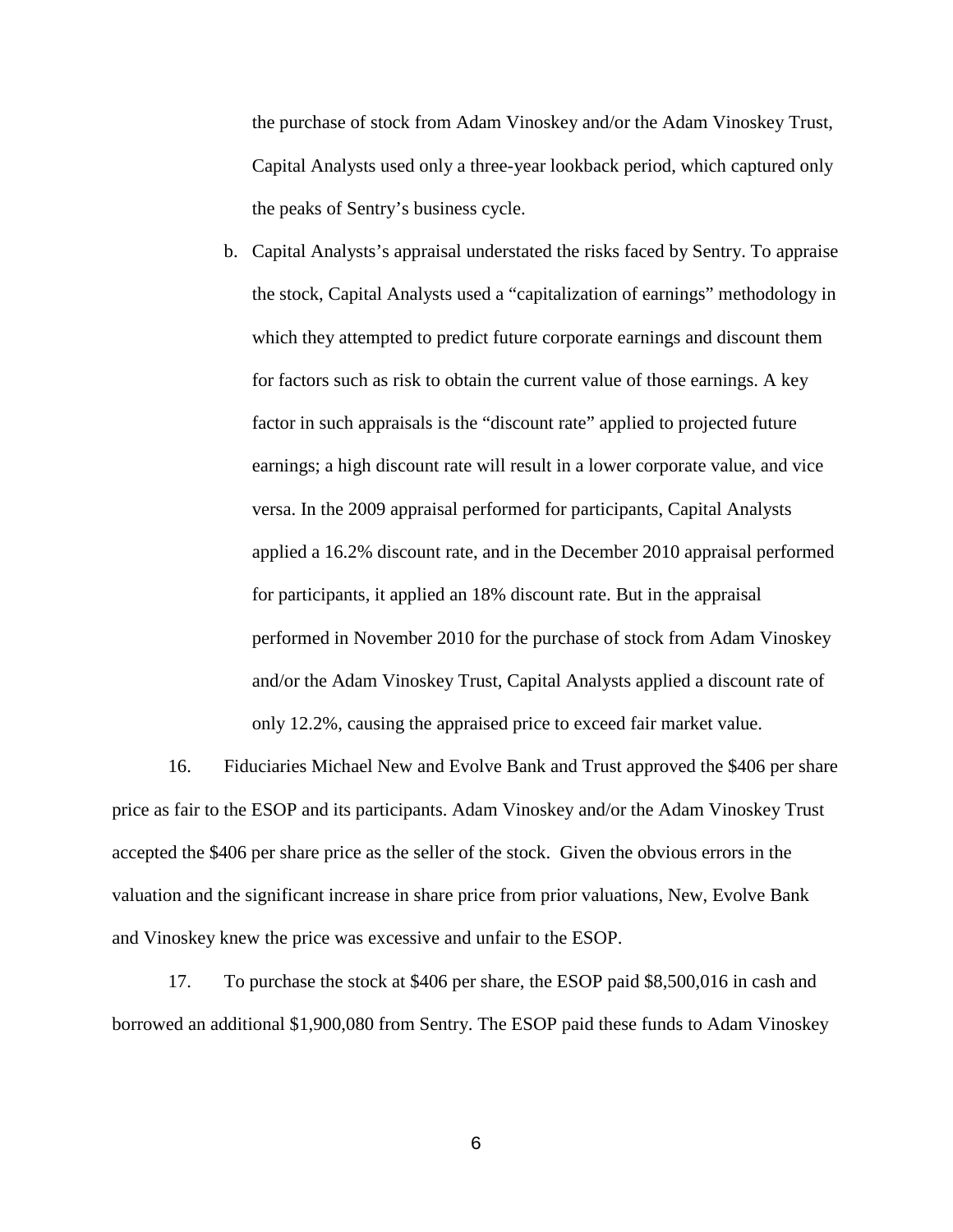and/or the Adam Vinoskey Trust. The ESOP also gave the Vinoskey Trust a note for \$10,305,904 at 4% interest.

18. These debts imposed repayment obligations upon Sentry, as the company became indebted for the amount of the note to Vinoskey, including interest, and assumed the obligation to make contributions to the ESOP to repay the loan from the Company. These debts reduced the value of Sentry and consequently reduced the fair market value of the 48% of its shares that had been allocated to the ESOP after the 2004 stock purchase.

19. ESOP participants who had received stock from the 2004 stock purchase saw the fair market value of those shares drop as a result of the debt that Sentry incurred to finance the 2010 purchase.

20. Before the 2010 stock purchase, the ESOP already owned 48% of Sentry. The debts incurred from the 2010 transaction reduced the fair market value of Sentry, and consequently reduced the fair market value of the shares of Sentry that had been already been allocated to participant accounts before that transaction. No protections were put in place to shield ESOP participants from the corresponding drop in the value of their shares.

#### **COUNT I**

**By causing the Plan to purchase Company stock for more than adequate consideration, Michael New and Evolve Bank and Trust caused a prohibited sale of property between the Plan and a party in interest in violation of §406(a)(1)(A) and (D).**

21. Paragraphs 1 through 20 are incorporated by reference.

22. Defendants Michael New and Evolve Bank and Trust caused the ESOP, of which they were fiduciaries, to acquire stock in the ESOP's corporate sponsor by purchasing the shares from a party in interest, within the meaning of ERISA Section 3(14), 29 U.S.C. § 1002(14).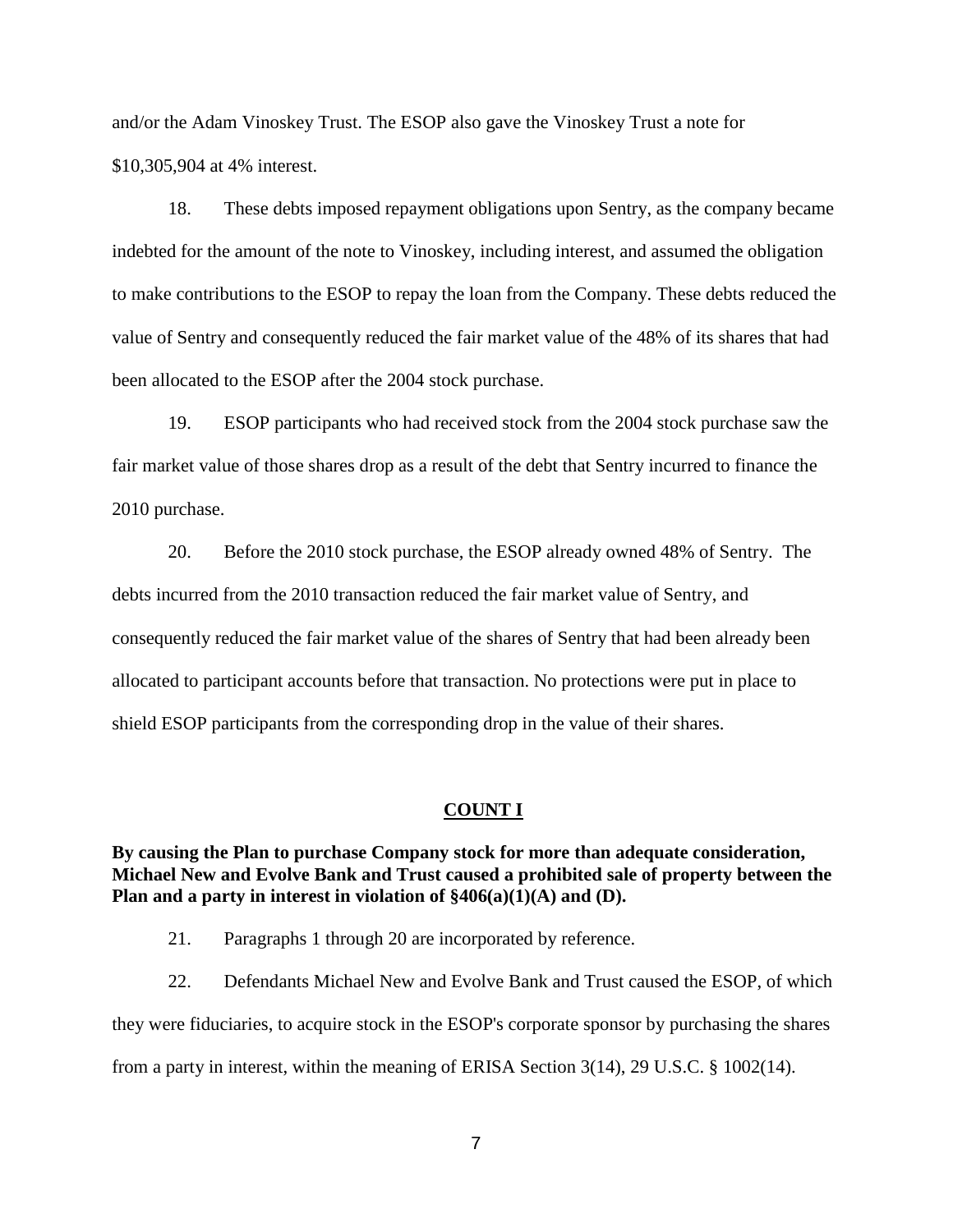23. The ESOP's acquisition of stock from a party in interest violated ERISA Sections  $406(a)(1)(A)$  and (D), 29 U.S.C. §§ 1106(a)(1)(A) and (D), which prohibit a fiduciary from causing the plan to engage in a transaction if he knows or should know that such transaction constitutes a direct or indirect sale or exchange, or leasing, of any property between the plan and a party in interest; or transfer to, or use by or for the benefit of, a party in interest, of any assets of the ESOP.

24. Thus, by approving this party in interest transaction on behalf of the Plan, New and Evolve Bank and Trust caused the Plan, of which they were fiduciaries, to engage in a prohibited transaction.

25. ERISA § 408(e), 29 U.S.C. § 1108(e), provides an exemption to the prohibited transaction requirements by allowing plans to purchase stock from parties in interest as long as the price paid does not exceed adequate consideration. Adequate consideration is defined in ERISA § 3(18), 29 U.S.C. § 1002(18) as the "fair market value of the asset as determined in good faith by the trustee or named fiduciary pursuant to the terms of the plan and in accordance with the regulations promulgated by the Secretary [of Labor]."

26. By causing the ESOP to acquire stock at a price that exceeded "adequate consideration," and failing to follow a prudent and good faith investigation process in determining the value of the stock, Michael New and Evolve Bank and Trust failed to meet the conditions of any of the exemptions in ERISA § 408, 29 U.S.C. § 1108, including ERISA § 408(e), 29 U.S.C. § 1108(e).

27. As a result of the fiduciary breaches described above, Michael New and Evolve Bank and Trust caused the ESOP, of which they were fiduciaries, to suffer financial losses for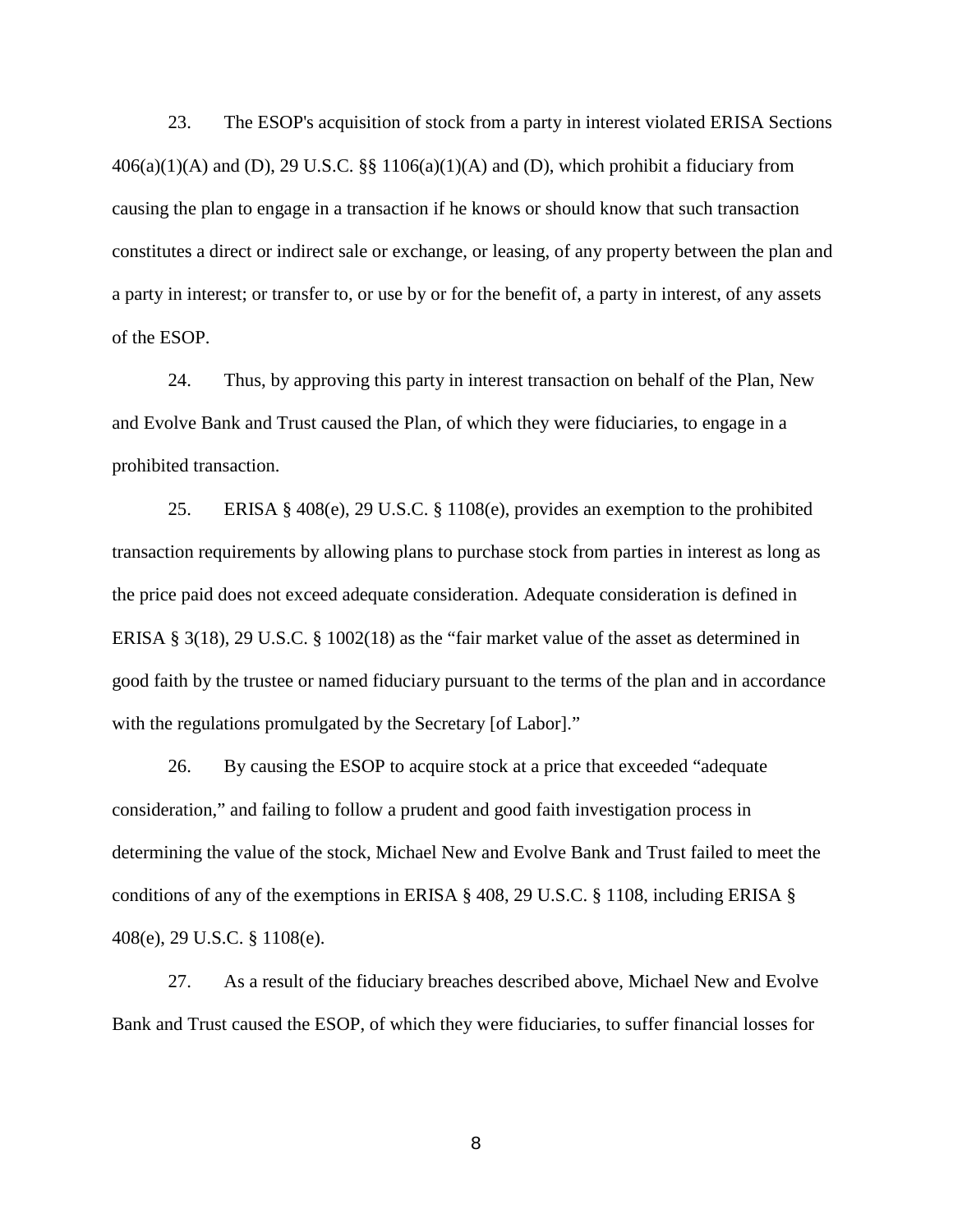which they are personally, jointly, and severally liable pursuant to ERISA Section 409(a), 29 U.S.C. § 1109(a).

# **COUNT II**

**By causing the Plan to purchase Company stock for more than adequate consideration, Evolve Bank and Trust and New violated their fiduciary duties of prudence and loyalty to the ESOP in connection with the 2010 ESOP transaction in violation of ERISA Sections 404(A)(1)(A) and (B).**

- 28. Paragraphs 1 through 27 are incorporated by reference.
- 29. In connection with the transaction described above, Evolve Bank and Trust and

New breached their duties to the Plan, of which they were fiduciaries, to act solely in the interests of participants and beneficiaries with the care, skill, prudence and diligence under the circumstances then prevailing that a prudent man acting in a like capacity and familiar with such matters would use in the conduct of an enterprise of a like character and with like aims, in violation of ERISA  $\S 404(a)(1)(A)$  and (B), by, among other things, failing to notice and address the obvious deficiencies in the Capital Analysts' appraisal justifying a \$406 per share stock price, relying on Capital Analysts' appraisal even though its price was more than 40% higher than the appraisal it had performed less than one year earlier with no corresponding improvement in Sentry's business, and approving the \$406 per share price for the 2010 transaction.

## **COUNT III**

**Adam Vinoskey is liable under ERISA Sections 405(a)(1) and (3) as a co-fiduciary for the fiduciary breaches of New and Evolve Bank and Trust, and Adam Vinoskey and the Adam Vinoskey Trust are liable as knowing participants in a prohibited transaction under ERISA section 502(a)(5).**

30. Paragraphs 1 through 29 are incorporated by reference.

31. As set forth above, Adam Vinoskey (a) participated in the fiduciary breaches of his co-fiduciaries, Evolve Bank and Michael New, and (b) knew of his co-fiduciaries' breaches of fiduciary duty but failed to make reasonable efforts under the circumstances to remedy those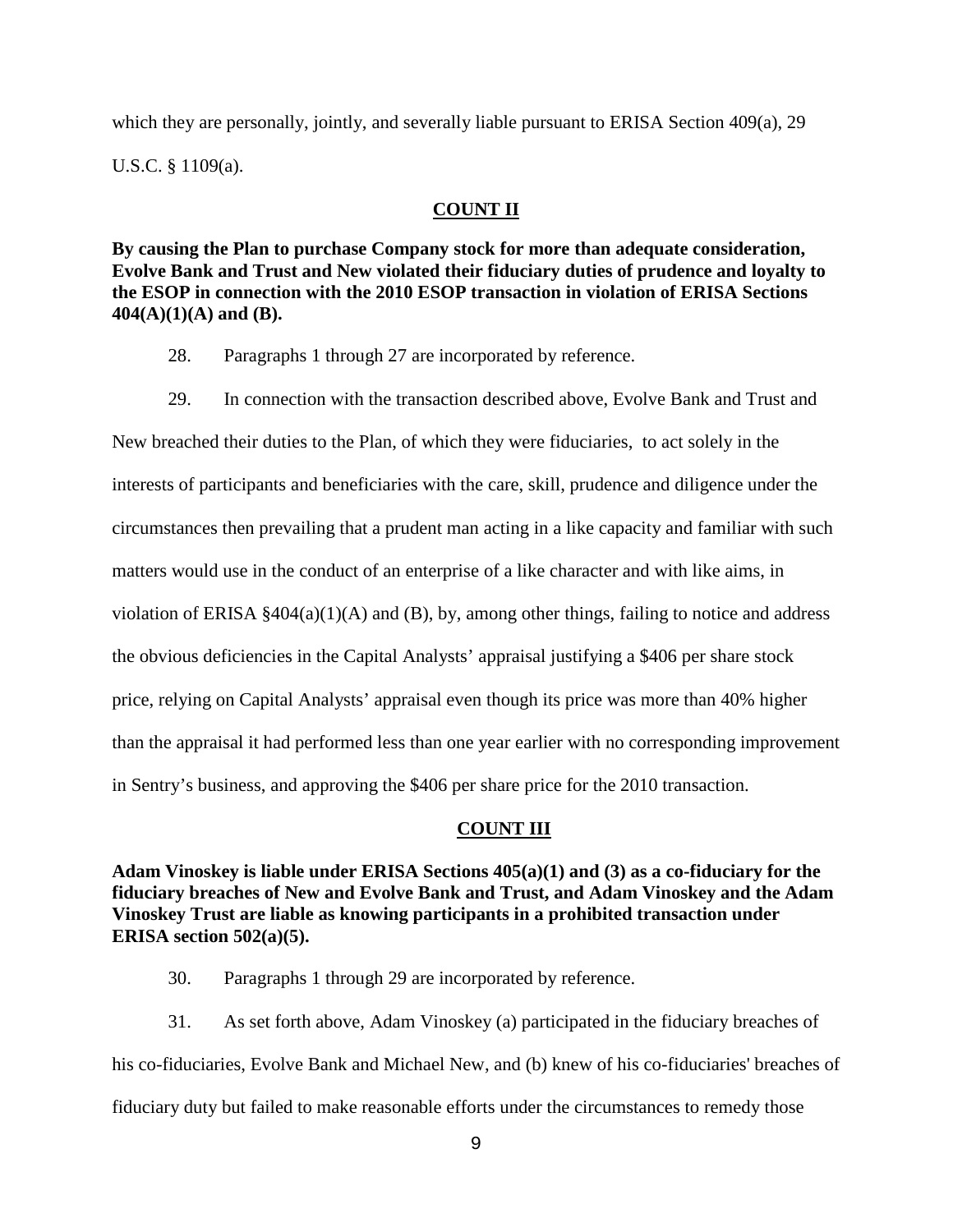breaches of duty. When Evolve Bank and Michael New approved an inflated \$406 per share price for his 52% interest in Sentry, a premium of more than 40% over the previous stock appraisal, Vinoskey failed to take reasonable steps to remedy the fiduciary breaches of Evolve Bank and Michael New. As the selling shareholder, Vinoskey knew about and approved the \$406 per share price. Accordingly, Adam Vinoskey is liable as a co-fiduciary for the losses caused to the Plan by the other fiduciaries. ERISA  $\S$  405(a)(1) and (3), 29 U.S.C.  $\S$  1105(a)(1) and (3).

32. As set forth above, Adam Vinoskey failed to exercise reasonable care to prevent his co-trustees from committing a fiduciary breach. Accordingly, Adam Vinoskey is liable under ERISA Section  $405(b)(1)(A)$ , 29 U.S.C. § 1105 $(b)(1)(A)$  for losses suffered by the Plan.

33. As set forth above, Adam Vinoskey and the Adam Vinoskey Trust, parties in interest within the meaning of ERISA § 3(14), 29 U.S.C. § 1002(14), knowingly participated in the nonexempt prohibited transactions as described herein. They, therefore, may be made subject to such other appropriate equitable relief to redress the violations in which they knowingly participated including disgorgement of their profits arising from their participation in the transaction. ERISA § 502(a)(5), 29 U.S.C. § 1132(a)(5).

#### **COUNT IV**

**Evolve Bank and Trust and New violated their duties of prudence and loyalty and engaged in a prohibited transaction when they failed to consider and prevent the loss of the stock value for existing participants caused by the transfer of Sentry's assets to fund the 2010 transaction, in violation of ERISA Sections 404(a)(1)(A) and (B) and 406(a)(1)(A) and (D).**

- 34. Paragraphs 1 through 33 are incorporated by reference.
- 35. In connection with the ESOP Transaction, Evolve Bank and Trust and New

breached their duties to the ESOP, of which they were fiduciaries, to act solely in the interests of participants and beneficiaries with the care, skill, prudence and diligence under the circumstances then prevailing that a prudent man acting in a like capacity and familiar with such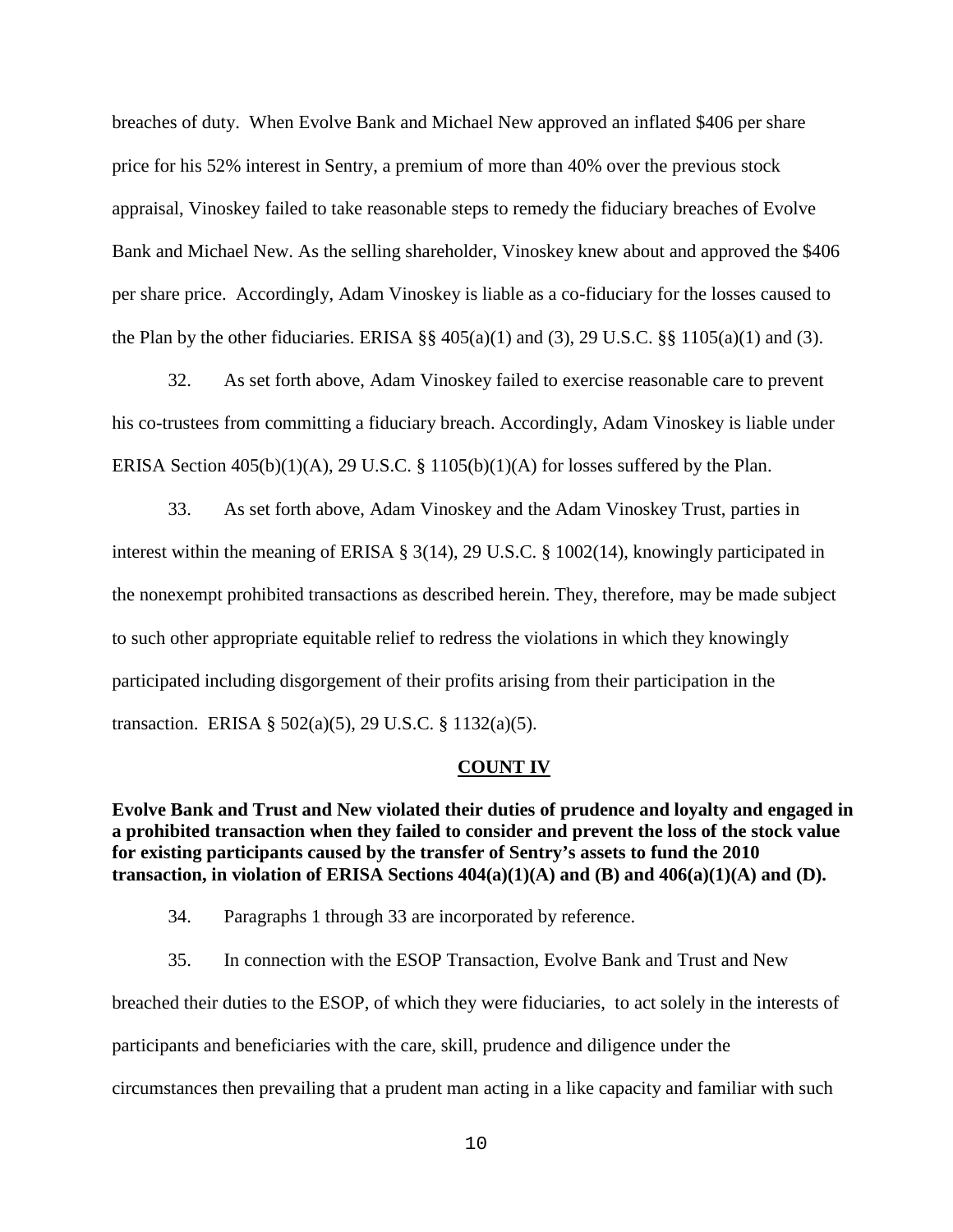matters would use in the conduct of an enterprise of a like character and with like aims, in violation of ERISA  $\S 404(a)(1)(A)$  and (B), by, among other things:

- a. Failing to consider how the debt imposed on Sentry to pay for the 2010 ESOP transaction lowered the value of the company and thereby lowered the value of the stock that had already been allocated to ESOP participants after the 2004 stock purchase; and
- b. Doing nothing to protect existing participants from post-transaction drops in the value of their shares.

36. By making no effort to protect existing Plan participants from a post-transaction drop in the value of their shares, New and Evolve caused the Plan to pay more than the fair market value of the shares that were purchased in December 2010.

37. Because the value of the shares already allocated to participant accounts dropped when the second transaction occurred, that drop represented an additional cost to the Plan for the new shares purchased in that second transaction. The failure to protect those existing participants and existing shares therefore caused the Plan to pay more than the fair market value of the shares, constituting a prohibited transaction in violation of ERISA Section 406(a)(1)(A) and (D) that falls outside the fair market value exemption at ERISA Section 408(e).

38. As a result of the foregoing imprudent and disloyal acts and omissions, Evolve Bank and Trust and New caused losses to the ESOP, of which they were fiduciaries, for which they are jointly, severally, and personally liable pursuant to ERISA Section 409(a), 29 U.S.C. § 1109(a).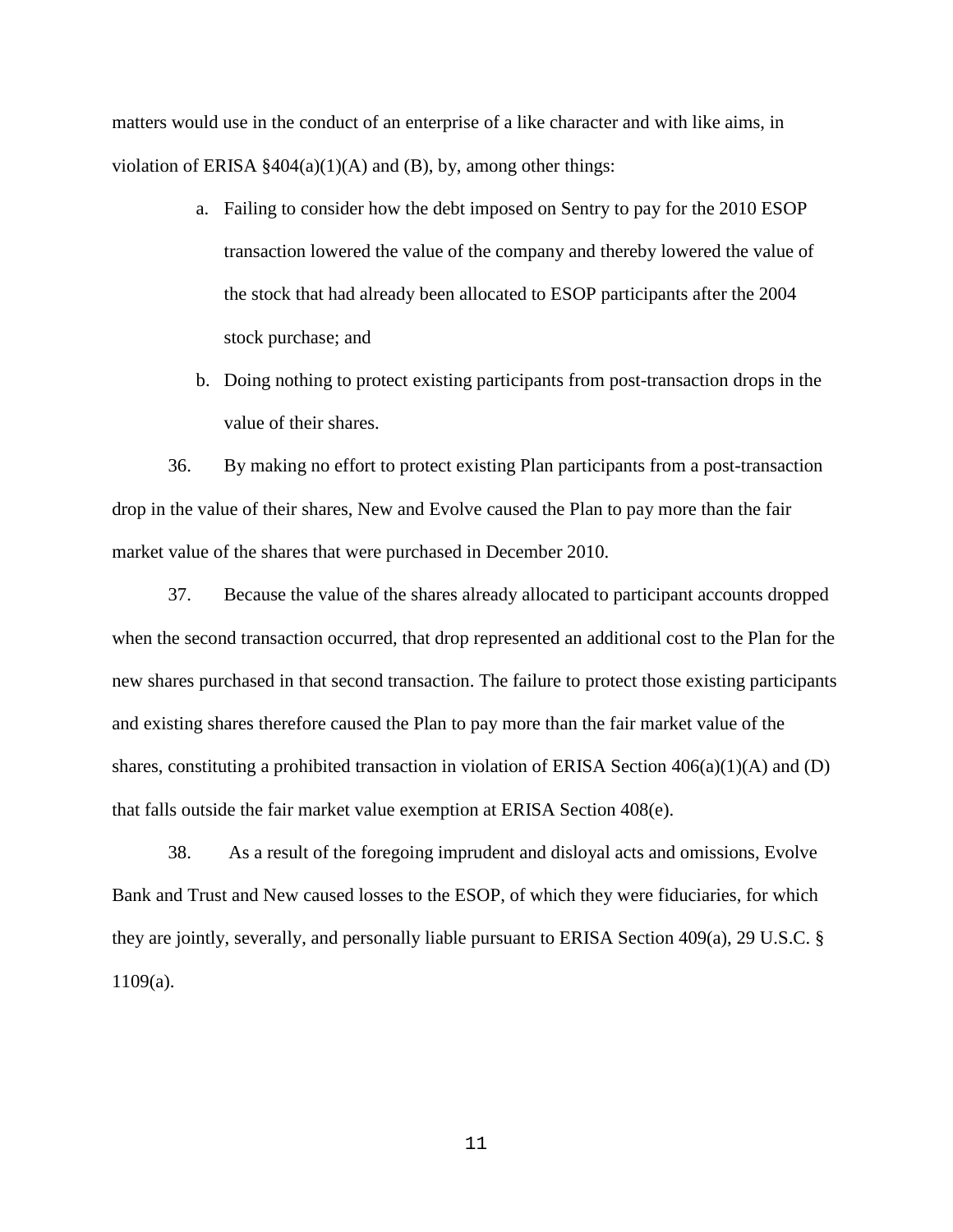#### **PRAYER FOR RELIEF**

WHEREFORE, the Secretary of Labor prays that this Court enter an Order:

39. Requiring each of the fiduciary defendants, Evolve Bank and Trust, New, and Adam Vinoskey, jointly and severally to restore all losses caused to the ESOP as a result of their fiduciary breaches;

40. Requiring each of the fiduciary defendants, Evolve Bank and Trust, New, and Adam Vinoskey, to disgorge to the ESOP any and all unjust enrichment they have received as a result of their fiduciary breaches;

41. Requiring the party-in-interest defendants Adam Vinoskey, Evolve Bank and Trust, and Michael New to disgorge any and all unjust enrichment they have received as a result of their participation in the prohibited transaction;

42. Requiring Adam Vinoskey and the Adam Vinoskey Trust to disgorge all unjust enrichment they have received as knowing participants in fiduciary breaches;

43. Enjoining Evolve Bank and Trust, Michael New, and Adam Vinoskey from serving as fiduciaries to ERISA plans in the future, or, in the alternative, enjoining these Defendants from violating ERISA in the future; and

44. Granting such other relief as may be equitable, just, and proper.

Date: October 14, 2016 M. Patricia Smith

Respectfully submitted, Solicitor of Labor

Oscar Hampton III Regional Solicitor

s/ Andrea Luby Andrea Luby Attorney PA ID #321609